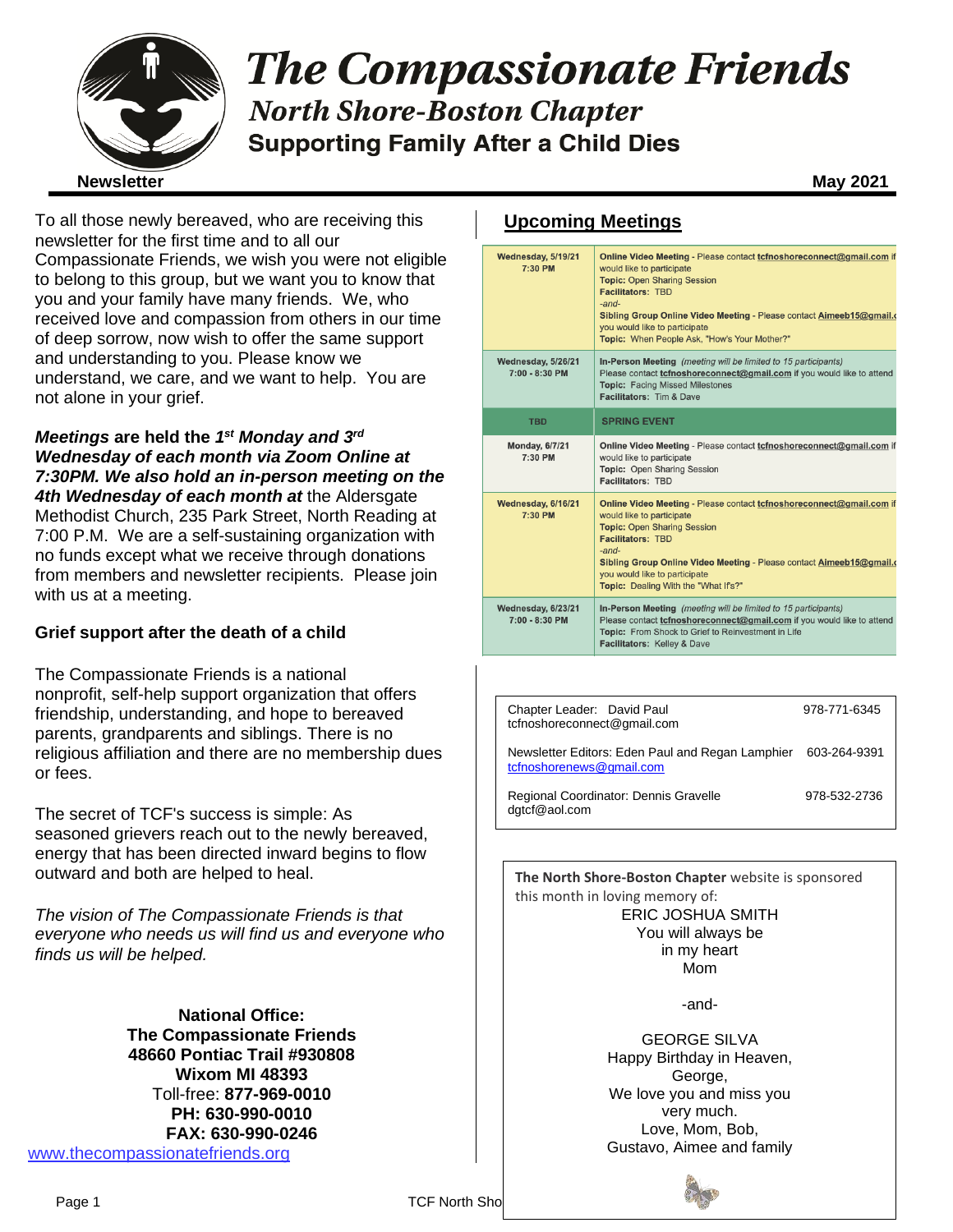



Written by Clara Hinton

Following the death of a young child everything changes. Probably the most significant changes that occur come from within the heart of a grieving parent. A parent will often feel so strangely different that the question will be asked time and time again, "Who am I?"

Obvious changes take place in the home when a child dies. Where there were four dinner plates at the table, there are now three. When riding in the car to run errands, one seat remains quiet and empty. There aren't as many jeans and dirty socks piled up in the laundry each week.

Grocery shopping becomes painfully different. In fact, it is almost unbearable to walk down the aisles in the supermarket that contained all of the "favorites". Watching other parents with their children walking through the store choosing favorite snacks and school lunch foods becomes too painful to bear. No longer are the everyday routines of life "routine". Even looking at the cereal boxes in the cupboard brings a flood of salty tears.

Losing a young child changes so much! Even the way we see things is so very different. We notice more details now than before our child died. We notice things like hair color and the hair length of other children. We notice the color of other children's eyes, and we remember how many teeth they are missing when they smile. We pay attention to the way a child talks, and we notice such things as whether or not there is a lisp. Before our child died, we were so busy that these little things passed by totally unnoticed. Now, the big things don't seem to matter at all, and all of the small details in life become immensely important.

Grief changes a person in every way possible. Often, fathers who went about rushing to and from work hardly noticing anything else now stop and stare at a butterfly and find themselves openly weeping. Many mothers who never worried about anything now find themselves to be overly protective, and they worry about every minute detail of the day. Grief places a different set of priorities on a parent's heart, and it also creates an unexplainable fear.

Following the death of a young child, a parent will often cry out in frustration asking, "Who am I? A parent in grief often reacts to others in open frustration and anger. Many parents say they withdraw from those who were their closest friends, alienating themselves from a much-needed support system. Grief brings about many new and different changes in a person!

Remember that eventually you will begin to enjoy life again. Little by little, the new you will begin to see joy in living. Your pain will not always remain so raw and open. Most of the time, grief brings about some very positive changes. You will have a different set of priorities, and many times the new you is more aware of what is really and truly important in this life.

Who am I? You are a person who has felt the pain of loss and who knows the joy of love. You are a person who has been forced into a place where you must make many difficult choices and changes. You are a person whose life is now governed by a heart that has felt immense pain and that makes you acutely more aware of the pain in the lives of others.

Most of all, you are a parent. Just because your child no longer walks this earth does not mean you are not still a parent. Who am I? You are a parent who will always love your child!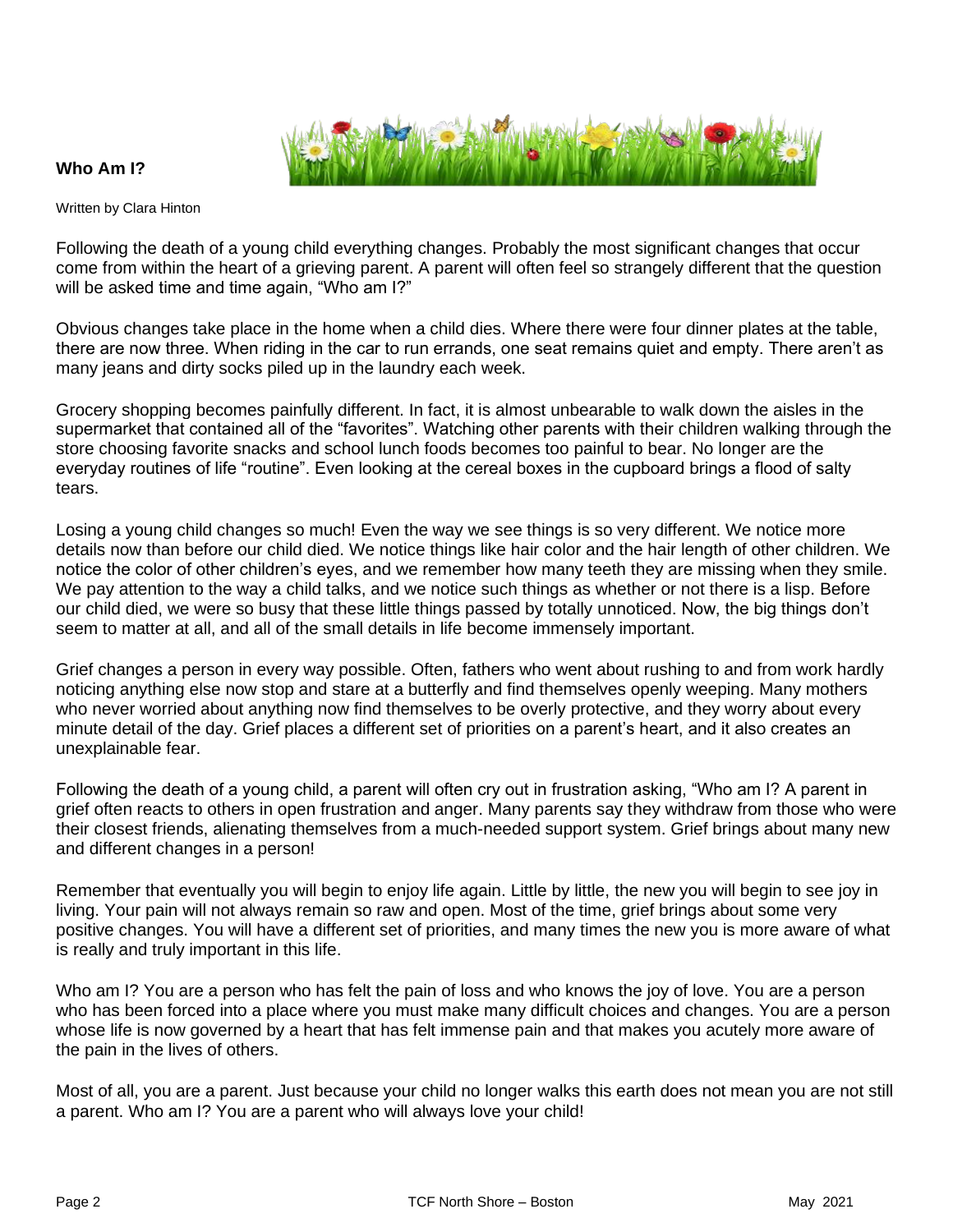How to Handle Mother's Day after Losing a Child By Paula Stephens

Many people consider Mother's Day to be a 'Hallmark Holiday' drummed up by greedy retailers. And maybe it is. I read the other day the average Mother's Day gift is \$172.00. But \$172.00 won't bring our beloved children back and Mother's Day, sans the Hallmark card, becomes a day when we are surrounded with reminders of our loss.

This past week I asked everyone who is my email list to send me their best wisdom about how to handle Mother's Day after losing a child. I also posted it on my Facebook page and asked for people to share tips on that support other bereaved moms. Wow... I've been overwhelmed with love, compassion, insight and kindness. This includes the amazing women who have said, "I have no idea what to do, help me!".

I believe that part of our healing journey is to offer our wisdom and insight into those who have come after us, and those who are just now coming out of the darkness regardless of time. I know for me, I never thought about how I would handle Mother's Day after losing a child – until I had to. You are such a source of profound healing- pay it forward!

Here are my Top 4 Tips on how to handle Mother's Day after losing a child

1. Grief is a dynamic process, what worked last year might not work this year and what works this year will change next. Leave yourself open to new ways of approaching where you are. Also, if you have a tough year, don't get attached to thinking, "that's how it going to be for the rest of my life!". Accept it as simply being a tough year and look to find ways to improve it. 2. There is no right or wrong way to do this. You are the only one who can determine what you need. You are as individual as the relationship you had with your loved one. Honor your uniqueness.

3. Know that it's not just 'the day' that makes it hard. Often it's the days leading up to and following it that weigh on us. The anticipation and the let down can be very exhausting. Set aside 10 minutes to check in with your self – How's your energy, your mood, your body, your emotional state?

4. Don't be afraid to feel like you're moving forward – We don't HAVE to stay stuck, we can choose<br>hanniness – If for no other reason than you, of all neonle, deserve itl  happiness... If for no other reason than you, of all people, deserve it!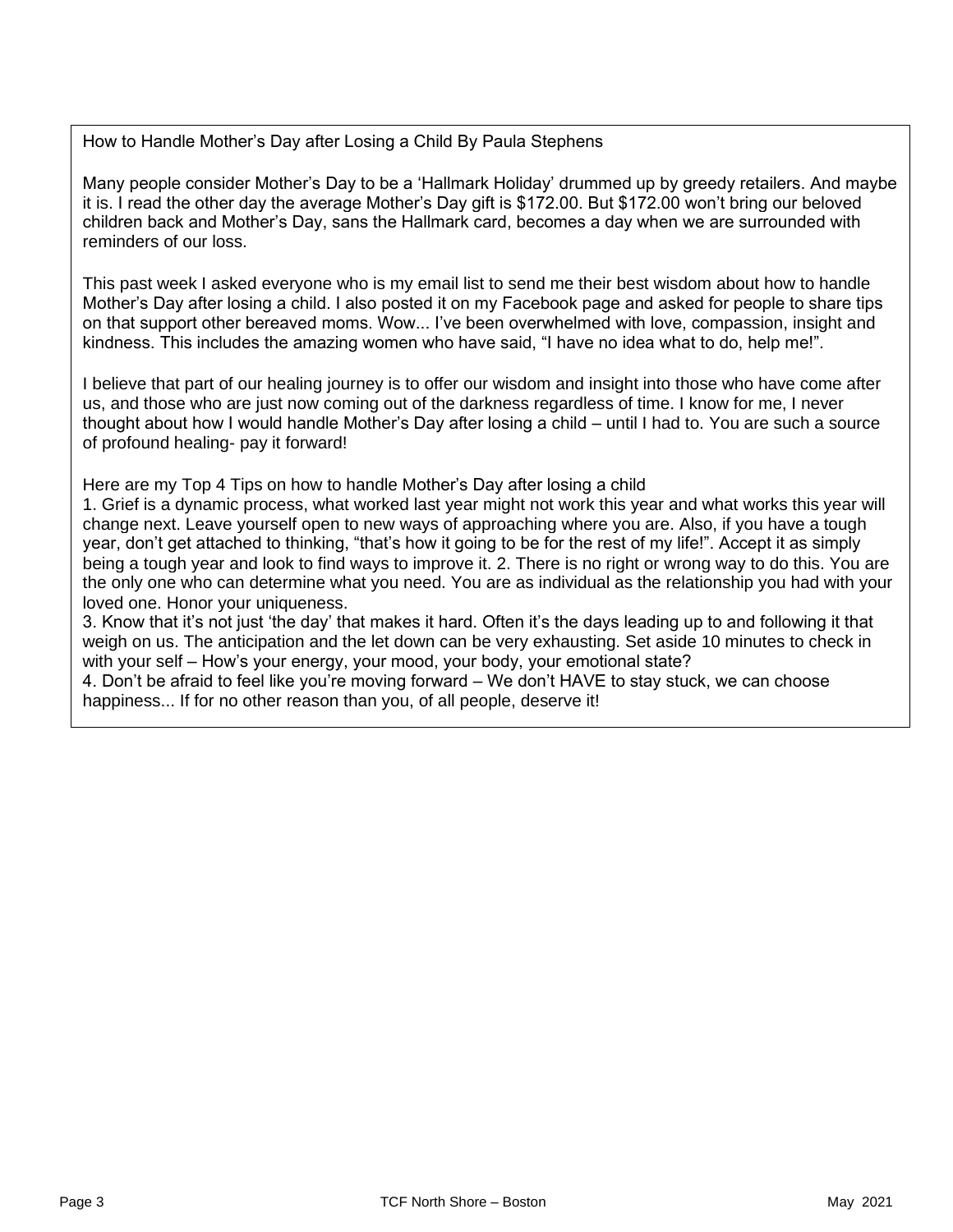## *Our Children Remembered*

**May Birthdays** Tyler Weymouth Sibling of Andrew Weymouth Benjamin Clark son of Nancy Wescott George Silva son/stepson of Ester and Bob Boulanger, Sibling of Aimee Gordon Eric Howard Krasker son of Barry and Cheryl Krasker Jennifer Margot Jacob daughter of Claudette Jacob Ryan Liam Teague son of Susan Teague Jennifer Gianocostas daughter of Skip Gianocostas and stepdaughter of Diane Gianocostas Christopher Burke son of Dotty and David Burke Madigan Drummond daughter of David Drummond Corey Noel son of Gary Noel SPC David Mulno son of Cathy and Harry Mulno Kara Lynne Irving daughter of Jean and Jerry Irving Patrick Barry son of Joanne Barry Olivia Mary Marchand daughter of Jody Marchand Jaxton Donais nephew of Kayla Welch Amber Zapatka Daughter of Lise and Ed Zapatka Sarah Nicoll Boyle daughter of Jackie and Mark Nicoll Bobby Moore son of Jeff Moore Eric Joshua Smith son of Stacey and Bill Smith Courtney Marie Corning daughter of Ginny & Jack Corning Steven Kaminski son of Joanne Kaminski Daniel Esposito son of Julie and Joseph Esposito Kenneth Barclay son of Rachel and Philip Barclay



**May Angel Dates** 

la R

Deacon Winslow Harris son of Debra Glabeau Eric Joshua Smith son of Stacey and Bill Smith Jason Michael Sobanek Son of Karen Cioffi Conor Bates son of Eileen Bates Wendy Kagan Snyder daughter of Billie and Sumner Kagan Sheryl Lynn Becker daughter of Millie & Jerry Becker Tritan James Rice son of Brian Rice Nicole Hufnagle daughter of Janet and Gary Hufnagle Julian Cayer son of Matt & Lauren Cayer Alyssa Lynne Nanopoulos daughter of Andrew & Nancy Nanopoulos Maxwell O'Hanlon son of Brady and Kim O'Hanlon Brittany Lynn McCauley Daughter of Nancy and Patrick McCauley Shane Patrick Murphy son of Karen and Kevin Murphy Donald Tottingham son of Mal and Bobbie Tottingham Robert Maloney Son of Donna and Robert Maloney Dakota Thomas son of Jeanne Mace & brother of Lauren Steeves Todd MacDonald son of John and Janet MacDonald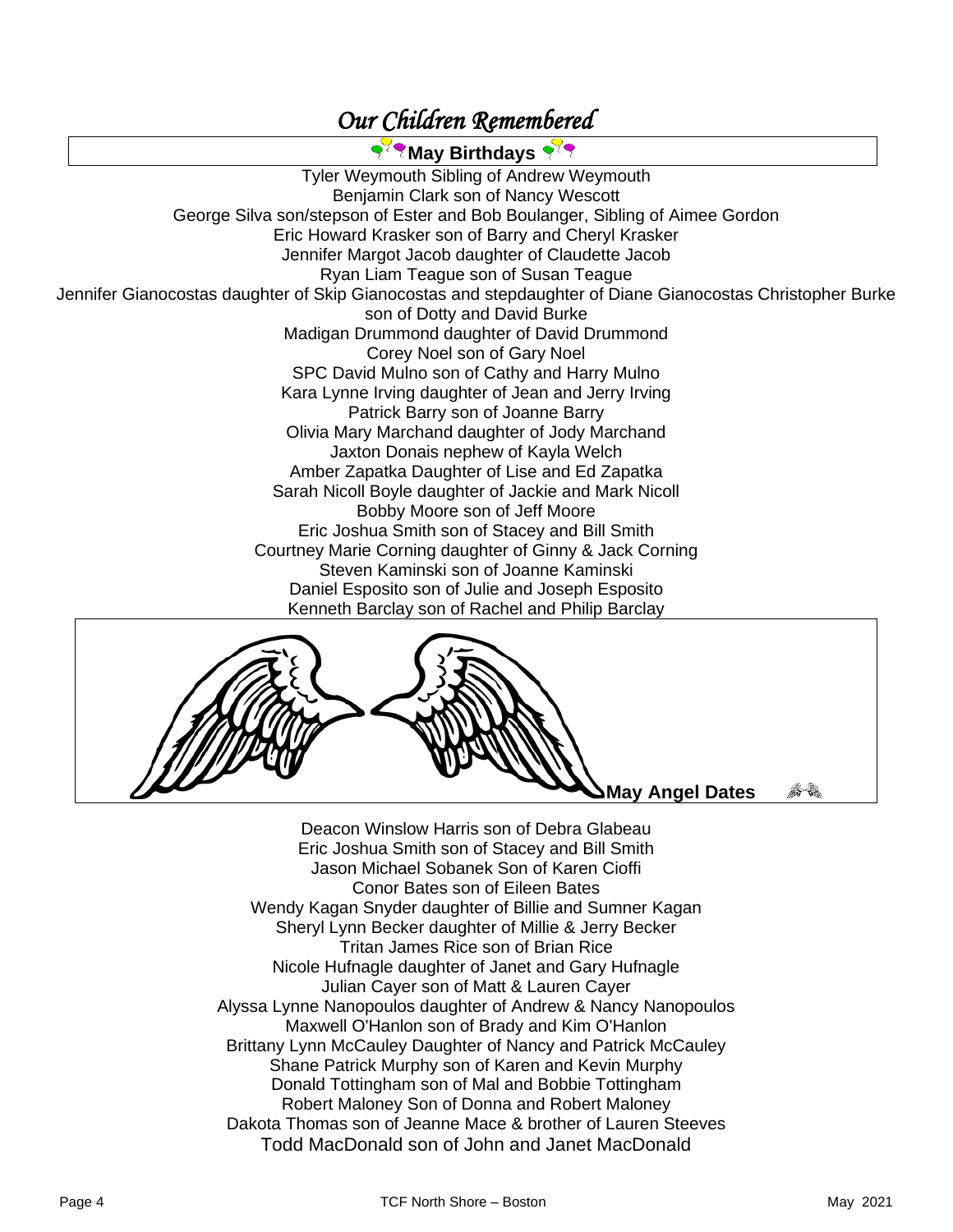As a regular feature, the newsletter is used to acknowledge the Birthdays and Anniversaries of the death of our children/siblings at the request of parents/siblings. Permission must be given for us to print your child's name. For privacy reasons we do not print dates. You only need to give permission once and we will keep it on record.

| Childs Name: | Birth | Anael<br>Jate |
|--------------|-------|---------------|
|              |       |               |

Parents: **Example 20** 

**Send to**: David Paul 48 Castle View Dr, Gloucester, MA 01930

**Note:** If your child's information is missing or not correct please send the correct data to be posted in the next edition to: [tcfnoshorenews@gmail.com](mailto:tcfnoshorenews@gmail.com)

|                  | Our telephone friends are here to help you if you feel the need to connect<br>with someone outside of our usual meeting night. We are not<br>professionals – we are all bereaved parents seeking to find a way<br>through our grief.<br>Please be considerate in the timing of your calls to these volunteers. |              |
|------------------|----------------------------------------------------------------------------------------------------------------------------------------------------------------------------------------------------------------------------------------------------------------------------------------------------------------|--------------|
| <b>Beverly</b>   | Carmen Pope, son, 3 days, anencephaly; son, 11, boating accident                                                                                                                                                                                                                                               | 978-998-4087 |
| <b>Billerica</b> | Jeff Moore, son, 17, moped accident                                                                                                                                                                                                                                                                            | 978-663-8539 |
| Gloucester       | Melinda & David Paul, daughter, 20, sudden cardiac arrest                                                                                                                                                                                                                                                      | 978-771-6345 |
| Haverhill        | Crystal Chambers, sibling, 28, cause unknown                                                                                                                                                                                                                                                                   | 508-523-2810 |
| North Andover    | Catherine Olson, daughter, 27, pedestrian accident                                                                                                                                                                                                                                                             | 978-681-8341 |
| Salem, NH        | Regan Burke, son, 8, pneumonia/cardiac arrest                                                                                                                                                                                                                                                                  | 603-264-9391 |
| Winchester       | Reenie McCormack, son, 20, drowning                                                                                                                                                                                                                                                                            | 781-729-1878 |
| Woburn           | Nancy Whipple, son, 22 months, cancer                                                                                                                                                                                                                                                                          | 781-938-5840 |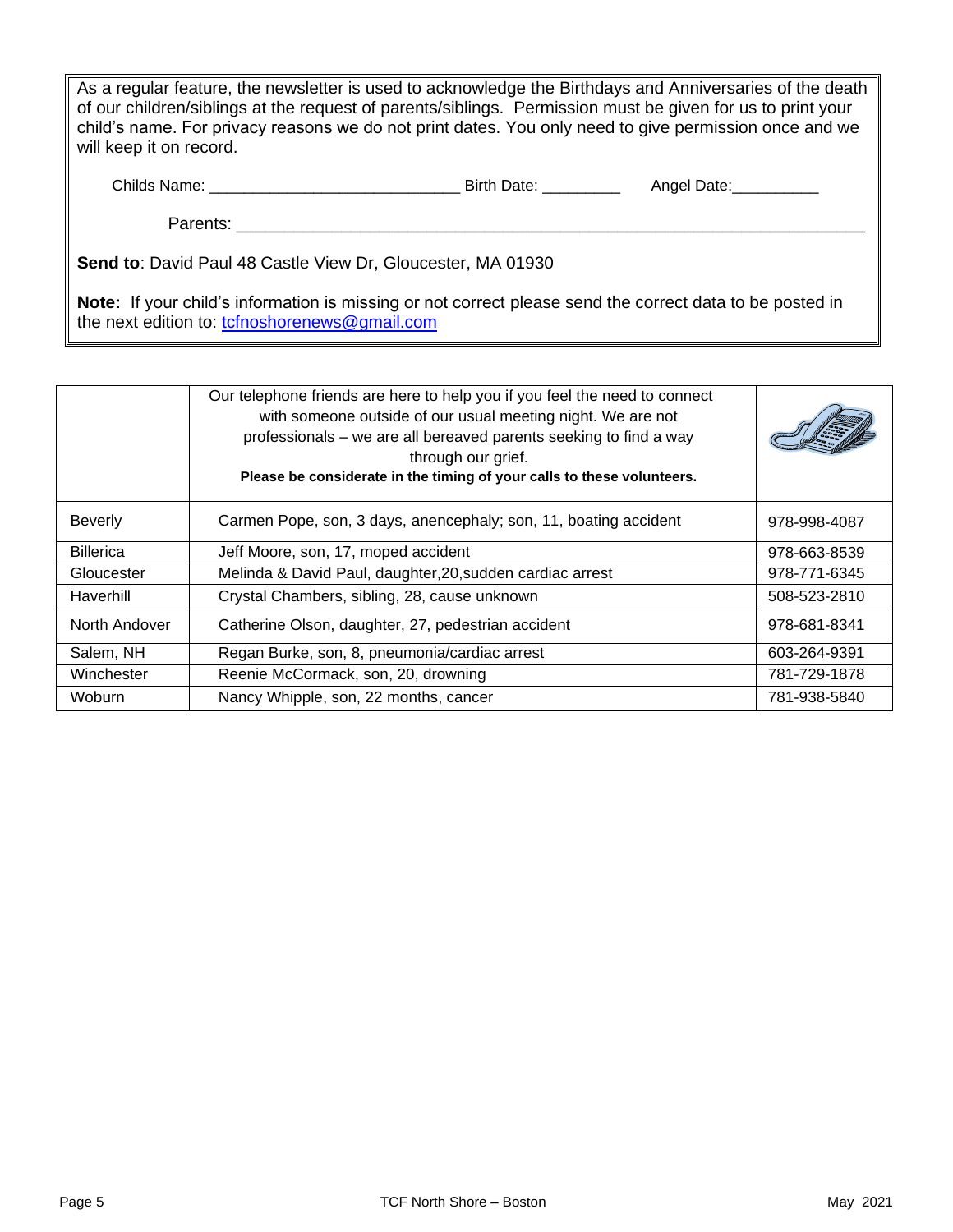#### *Getting Help from Helping*

Whenever I talk to someone about The Compassionate Friends, somewhere in the conversation I usually find myself saying "..and they helped save my life". What I am really intending to say is that TCF has been an important part of my journey from immeasurable grief to a life worth living. The help that I have received changed my life because it allowed me to help others.

For me, like many in the early stages of grief, help was a one-way street. I needed help but I was in no shape to help others much, even other family members. Maybe I did attempt to support others in those early days but I am not sure how I could have. As time passed I began to feel a connection to helping others who were going through grief and trauma, whether it be the loss of a child or other significant tragedy. Eventually I realized that by trying to help others I too was being helped. I was not trying to help myself by helping others, it just worked out that way. But why does it work that way? I think it is because in doing so we are acknowledging the most important fact of life – that we are all connected. When we suffer a tragedy such as losing our child we become isolated by grief. We don't feel connected to anything but our grief. When we are ready, beginning to help others can reveal that our connection to the world does still exist.

Helping can take many forms, some of which may seem small but they all matter. One of the most powerful forms of help is simply being a good listener. Sitting with someone, paying attention to what they are saying and listening with compassion can sometimes provide more comfort than anything else. Often we feel the need to fix things and end up saying something along the lines of "why don't you do this.. or that". My youngest daughter gave me the best talking-to on this subject; she said "When you offer advice it seems like you weren't listening to what I was talking to you about. You were more focused on what advice to give". She was right. Heartfelt listening is much more important than any advice we can give.

Anonymous help can be especially connecting. This is the type of help we offer that purposely goes without recognition. It can be as simple as paying someone else's toll or paying for someone else's coffee or lunch anonymously. It can be writing a simple note letting someone know that they are being thought of and prayed for without signing it. The reason why anonymous deeds are so powerful for both the giver and the receiver is because it illuminates the truth of our universal connectivity.

One of the most valuable things we can bring with us when we are ready to provide help to others is a nonjudgmental attitude. If we are there to help, judging someone only leads us astray. This is especially important when someone is experiencing deep pain and suffering. Judging is akin to the earlier discussion of offering advice. If we are judging, we are not leading with our hearts and this becomes obvious.

Whatever form your helping takes you will find it creates a beautiful circle. Someone helped you which benefited you and helped them. You now help others which helps them which helps you. It's just the way it works.

When my mother died several years ago I remember sitting down and meditating on my memories of her. The thing that stood out most was how kind she was. Not just to her family and friends but to everyone, including innumerable strangers. While helping others appeared to bring her true happiness it was a little perplexing. Her level of commitment to others was almost daunting. While helping others was admirable, at some point it could clearly become an imposition. But it never did for her. Now I think I know why. She did not do it to help herself, she did it to help them. Her happiness was simply a by-product.

When you are ready, help yourself by helping others. Dave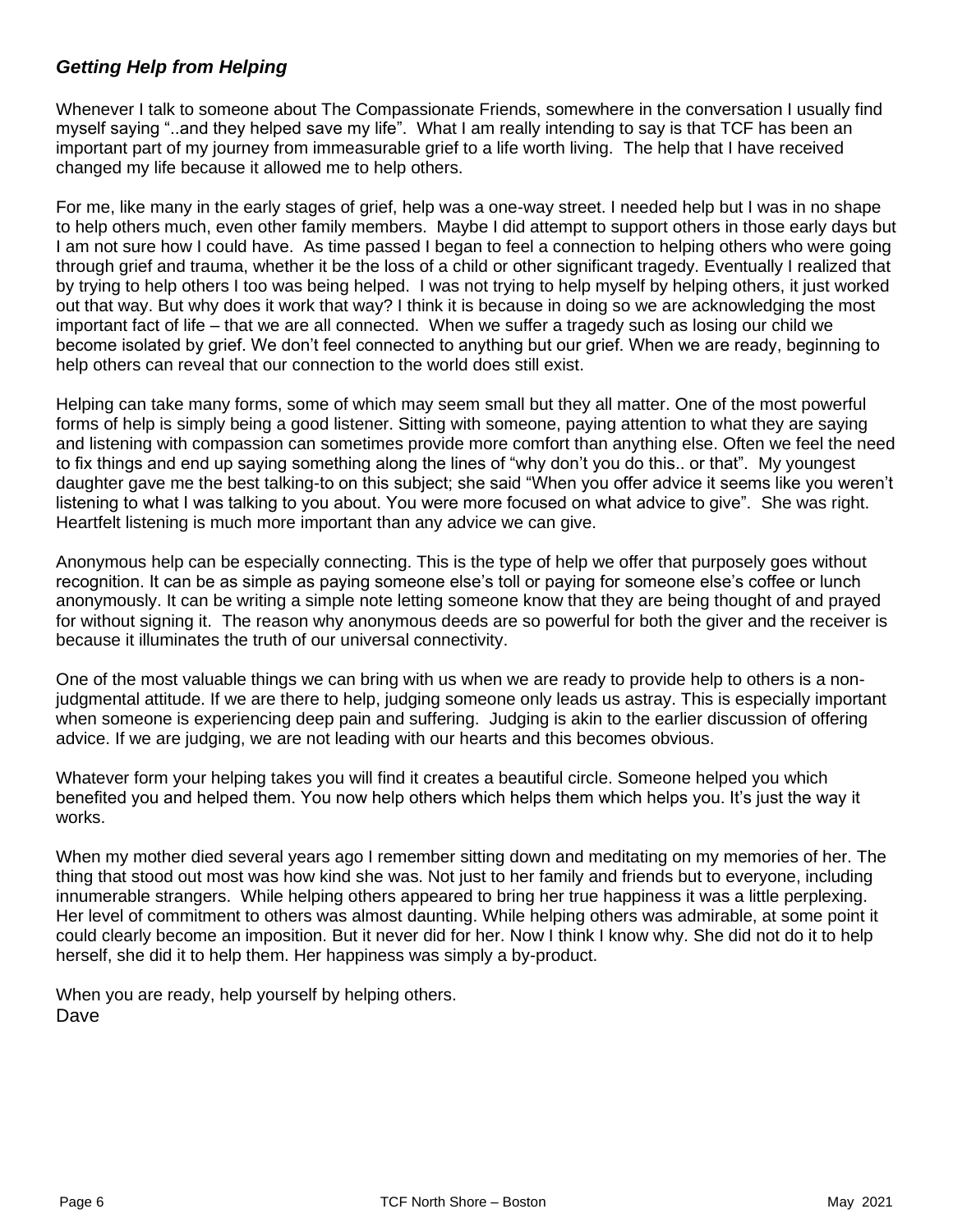

# **Love Notes**



My dear sweet Olivia, on May 31<sup>st</sup>, you miss your birthday, turning 29

June 2010, you missed your happy celebration, your high school graduation.

In September 2010, you missed our dreams of attending the University of Vermont

An intelligent and ambitious young woman, you missed an incredible career.

Seeing pictures of your best friend getting married, reminds me you missed a big, beautiful, happy wedding day.

Knowing how much your little nephews adored you, you missed being a great mom, with an extremely happy grandmother following your kids around.

And every minute, of each and every day, I will forever miss you by my side.

Jody Marchand Mother of Olivia Marchand

*This section is reserved for personal messages in memory of our children, grandchildren, and siblings. Donations received help to cover the operating costs of the chapter; monthly meetings, refreshments, newsletter mailing, etc. While not expected, any donations are always appreciated.*

### *Thank you to all who continue to leave donations in the box at every meeting*

Love Notes are a way to share a message in memory of your child/grandchild/sibling. Donations received with Love notes help with the cost of publication of this newsletter.

Please send your Love Notes with donation by mail to

**Bob Boulanger, 42 Chatham Rd. Billerica, MA 01821**, or give them to the leader at the monthly meetings. Please use the form below to assure notes are posted exactly as you want them. Love Notes for the next newsletter must be received by the **15th of the previous month.** 

Love Gifts for future dates may be sent at any time; month to be published:

Love Gift from **Lowe Gift from** 

**Message: \_\_\_\_\_\_\_\_\_\_\_\_\_\_\_\_\_\_\_\_\_\_\_\_\_\_\_\_\_\_\_\_\_\_\_\_\_\_\_\_\_\_\_\_\_\_\_\_\_\_\_\_\_\_\_\_\_\_\_\_\_\_\_\_\_\_\_\_\_\_\_\_\_\_\_\_\_\_\_\_\_\_\_\_\_\_\_\_\_**

 **\_\_\_\_\_\_\_\_\_\_\_\_\_\_\_\_\_\_\_\_\_\_\_\_\_\_\_\_\_\_\_\_\_\_\_\_\_\_\_\_\_\_\_\_\_\_\_\_\_\_\_\_\_\_\_\_\_\_\_\_\_\_\_\_\_\_\_\_\_\_\_\_\_\_\_\_\_\_\_\_\_\_\_\_\_\_\_\_\_\_**